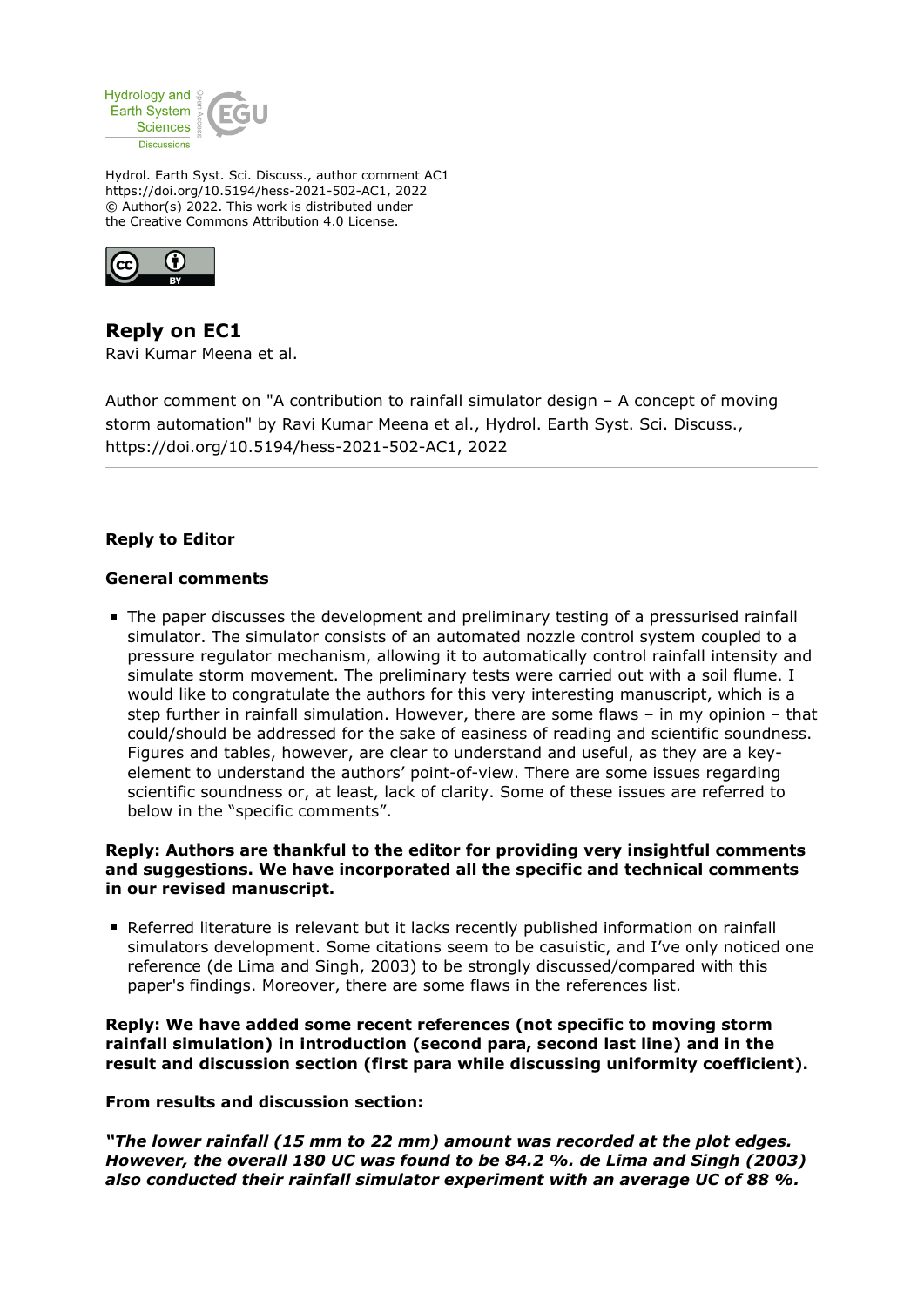### *Similarly, Macedo et al. (2021), and Salem and Meselhy (2021) conducted rainfall simulation experiments for studying soil erosion at a UC of 75 %, and 89- 94 %, respectively. Further, Mendes et al. (2021) also carried out simulation tests for studying geotechnical and hydrological phenomena with a UC of 75 %."*

Apart from research, rainfall simulators can be useful tools for visualisation and pedagogical purposes. Moreover, this paper presents an important advance in rainfall simulation. Two different parts can be identified in the paper: 1) the description of the device itself (construction of rainfall simulator, electronics, coding, operational control, …), and the preliminary tests conducted (use of a soil flume, rainfall intensity uniformity assessment, analysis of surface runoff hydrographs, …). My major criticism to the paper is that I find these two parts to be someway confused along the text, i.e., despite the quality of the English being very good I did not like the way the paper is organised.

**Reply: Thank you for highlighting the major scientific focus of our manuscript. We have changed the flow of our manuscript (moving appendix to main text). We hope that would be easy for readers to get the essence of the manuscript.** 

## **General Comments**

Q1 – A soil flume was used, with the capability to gauge surface flow, sub-surface flow, and baseflow. However, only surface flow hydrographs were presented. Why? If these flows were not to be analysed and discussed, why is this detail about the soil flume presented? I would suggest, at least, to clearly state in Section 2.2 (Design of soil flume) that only the surface flow data is analysed in the paper.

**Reply: Thank you for the suggestions. We have designed the soil flume with future scope for multiple studies. The main attraction of the manuscript is the design of a moving storm rainfall simulator along with the multi-functional soil flume. So, we discussed the complete design detail of the soil flume. However, in the current study, we evaluated the moving storm rainfall conditions using the developed experimental setup. We added in section 2.2 (last line of the first paragraph) about the usage of soil flume in this study.** 

Q2 – Why was a soil flume used? If the paper is (supposed to be) focused on the rainfall simulator, why did not the authors use a much simpler impervious surface?

**Reply: Initially, we were planning to study soil erosion using the rainfall simulator but we were not able to acquire the laser precipitation monitor for measuring drop size distribution and terminal velocity (due to financial constraints). Thus, we limit the study to the general testing of a moving storm rainfall simulator.** 

 $Q3$  – Why did the authors present the very interesting electronic control system(s) as appendixes? This is the main novelty of the paper! There are many papers regarding rainfall simulation. However, there are no papers regarding rainfall simulators with the capabilities and automatisation of this one.

**Reply: Thank you for your suggestion. We have added these sections (section 2.3 and section 2.4) in the paper instead of appendixes.**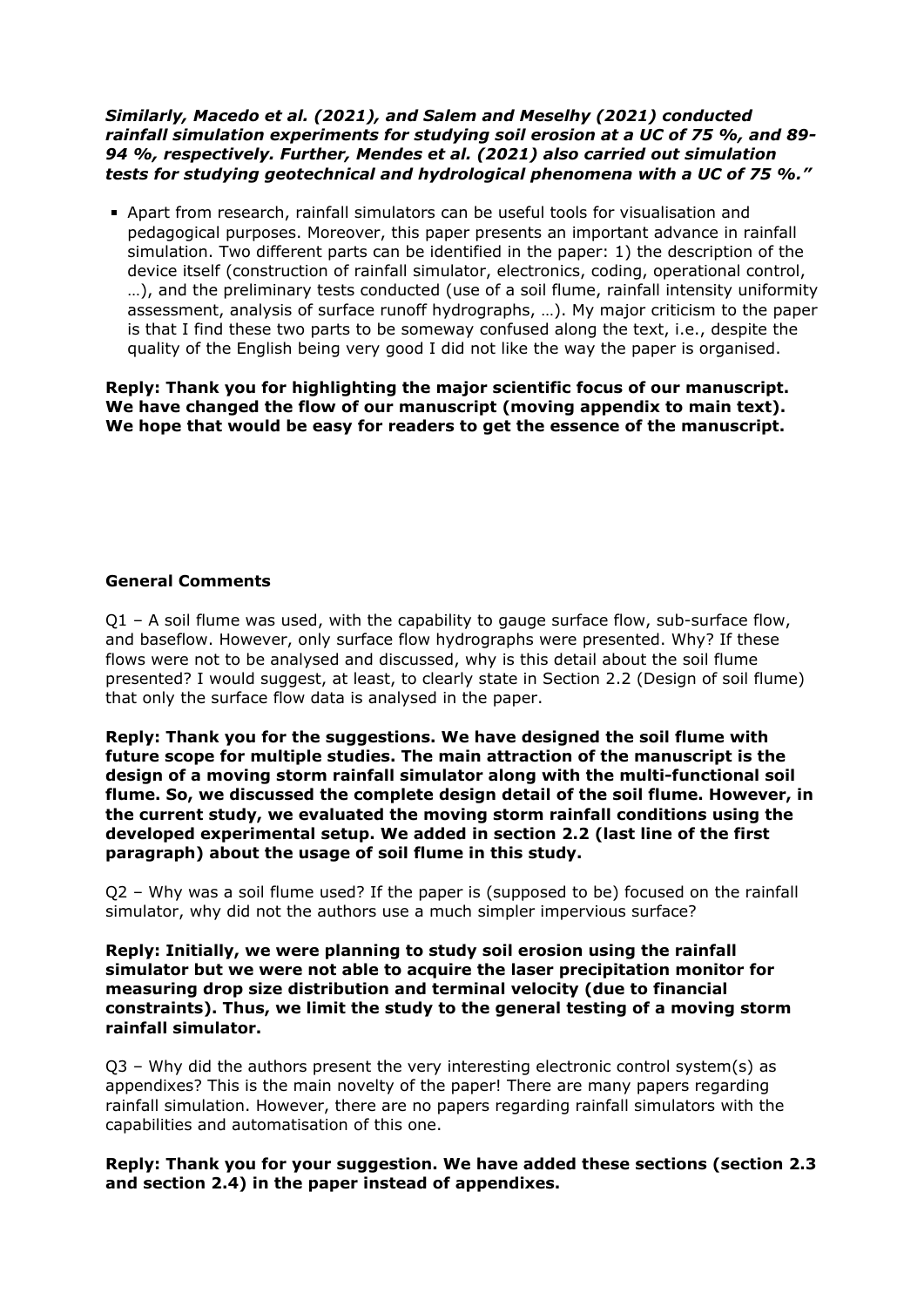Q4 – During the simulated rainfall experiments, which were the criteria to consider the beginning and the end of discharge?

## **Reply: We used the beginning of the storm simulation as the beginning of the discharge measurement, and we measured the discharge from the soil flume stopped completely.**

## **Specific comments**

[Title] "Innovatory […]" is ambiguous… maybe something like "A contribution to […]" could sound better.

#### **Reply: Thank you for the suggestions.**

[P.1; L.4] "Near natural rainfall conditions". What do the authors mean by this? And how can you assure that the artificial rainfall produced by this novel rainfall simulator is similar to natural rainfall? There is no raindrop analysis (e.g., drop spectra analysis), and the only analysis of rainfall characteristics regards the rainfall intensity spatial uniformity. In my opinion, the authors cannot assure that the simulator produces "Near natural rainfall conditions", at least by the information provided in the paper.

### **Reply: Thank you for your suggestion. We have used "near-natural rainfall conditions" in terms of the storm movement as most of the previously developed rainfall simulators just produce a still rainfall as we study rainfall in theory.**

[P.2; L.26] Why is estimating the impact of poultry litter application on water quality of particular importance? I am not saying it is not important, but for sure I would think of other uses for a rainfall simulator first, such as soil erosion (after all, the authors used a soil flume…) or drainage/flood simulation. This is an example of what I find to be a casuistic citation, as I cannot find anything else on the paper minimally related to poultry litter application.

#### **Reply: We removed this statement.**

[P.2; L.32-33] The authors state the "Drip formers are used for small plot area, and lowintensity rainfall studies whereas pressurized nozzles are used for large scale field studies (10 to 500  $\text{m}^2$ )". However, this pressurised rainfall simulator is to be used with plots smaller than  $10 \text{ m}^2$ . Can the authors comment on this?

**Reply: The mentioned statement is from two old papers of Romkens and Roth, 1977 and Hall, 1970. However, in the recent papers, researchers used pressurized nozzles for the flume area of 0.9 m<sup>2</sup> to 7.5 m<sup>2</sup> (de Lima and Singh, 2003; de Lima et al., 2009; de Lima et al., 2011; Isidoro et al., 2011 and Isidoro et al., 2013). To avoid confusion, we have removed these statements from the manuscript.** 

#### **References:**

- *De Lima, J. L. M. P., & Singh, V. P. (2003). Laboratory experiments on the influence of storm movement on overland flow. Physics and Chemistry of the Earth, Parts A/B/C, 28(6-7), 277-282.*
- *de Lima, J. L. M. P., Dinis, P. A., Souza, C. S., De Lima, M. I. P., Cunha, P. P.,*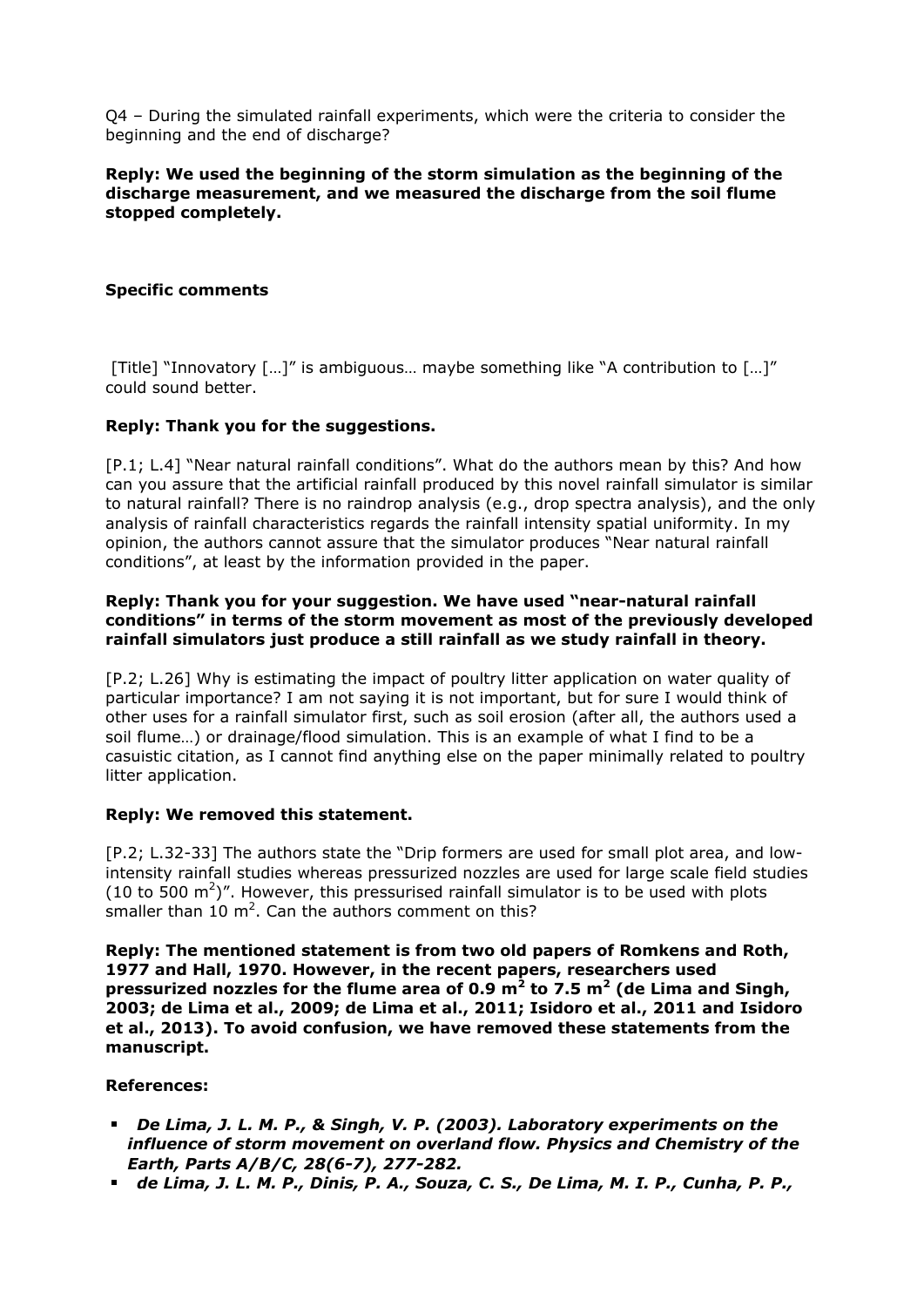*Azevedo, J. M., ... & Abreu, J. M. (2011). Patterns of grain-size temporal variation of sediment transported by overland flow associated with moving storms: interpreting soil flume experiments. Natural Hazards and Earth System Sciences, 11(9), 2605-2615.*

- *De Lima, J. L. M. P., Tavares, P., Singh, V. P., & de Lima, M. I. P. (2009). Investigating the nonlinear response of soil loss to storm direction using a circular soil flume. Geoderma, 152(1-2), 9-15.*
- *Isidoro, J. M., de Lima, J. L., & Leandro, J. (2012). Influence of wind-driven rain on the rainfall-runoff process for urban areas: Scale model of high-rise buildings. Urban Water Journal, 9(3), 199-210.*
- *Isidoro, J. M., de Lima, J. L., & Leandro, J. (2013). The study of rooftop connectivity on the rainfall-runoff process by means of a rainfall simulator and a physical model. Zeitschrift für Geomorphologie, Supplementary Issues, 177-191.*

[P.2; L.53] It is not clear how the "efficiency evaluation" is performed.

### **Reply: We reworded the statement to the only "evaluation" which means evaluation of moving storm rainfall simulator using different characteristics of surface runoff hydrograph (i.e., peak discharge and time to peak).**

[P.3; L.73] I do not agree with stating that "A uniform spray coverage […]", as the spatial rainfall distribution is (factually) not uniform. The CUC analysis is presented only in Section 3 (Results and discussion), and just for one rainfall intensity scenario. This is by no means enough to state that this rainfall simulator can produce uniform spray coverage… in fact, one of the major problems of pressurised rainfall simulators. The paper does not prove that this rainfall simulator can produce uniform spray coverage.

## **Reply: We did the uniformity test for different rainfall intensities (at multiple rainfall intensities between the range of 36 mm/h to 606 mm/h with the minimum UC of 82 % and maximum UC of 91 %). However, in the current manuscript, we only mentioned the uniformity coefficient of the intensity used for this study.**

[P.4; L.81] Base flow is incorrectly used here. It should be "groundwater flow" or "deep sub-surface flow" (the latter is better). "Baseflow" is the part of streamflow that is sustained between precipitation events, and that flows to streams by delayed pathways. It has nothing to do with the flow physics detailed in this paper.

# **Reply: Totally agreed with your point. We have corrected the statement.**

[P.4; L.103-104] Did the use of flexible hoses to supply water from the feeder tank to the nozzles resulted in difficulties to maintain a steady pressures, mainly when opening/closing the valves? I suggest looking at Isidoro and de Lima (2015) and comparing the advantages/disadvantages of this novel system regarding pressure stabilisation.

*Hydraulic system to ensure constant rainfall intensity (overtime) when using nozzle rainfall simulators. Hydrology Research (2015) 46 (5): 705–710. DOI: 10.2166/nh.2015.087*

**Reply: Thank you for your suggestion. We have used flexible hoses to supply water from the feeder tank to the header. In this rainfall simulator design, there continuous opening and closing of the nozzle happens to simulate a moving storm which will lead to change in system pressure. To compensate the impact of change in pressure, we used feedback system which continuously checks the**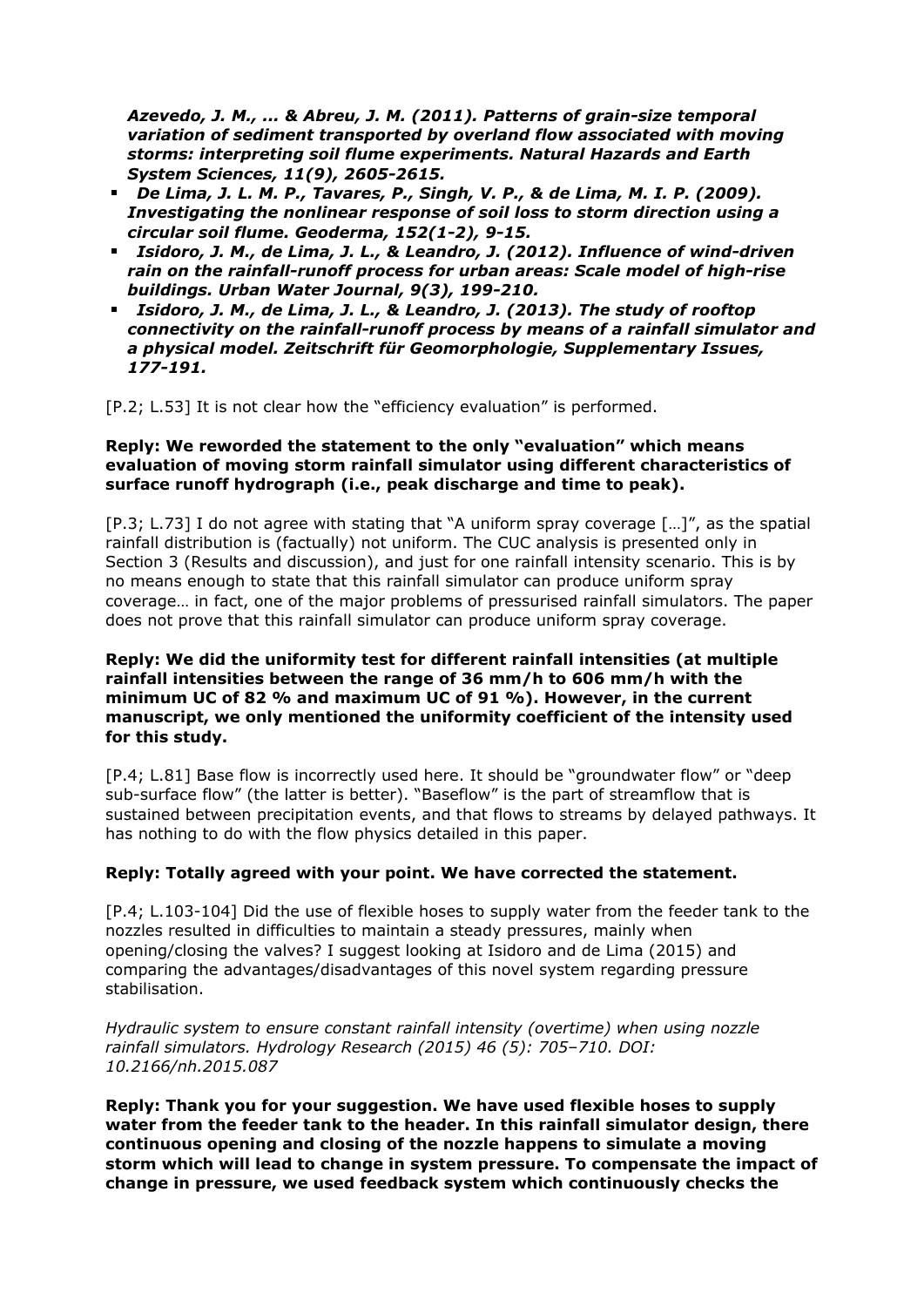## **system pressure and according to the condition it maintains the bypass flow (return flow) of the system to keep the pressure constant.**

[P.8; L.147-148] "However, very little runoff was generated for velocity of 6 m min<sup>-1</sup> […]". Is this true both for the upstream and downstream storm movement tested scenarios?

## **Reply: Yes, for both upstream and downstream directions the generated runoff was not sufficient to generate a hydrograph.**

[P.13; L.231] Please explain better "A stop cock valve was used to develop a servooperated valve due to its low operational torque requirement".

### **Reply: Stop cock valves used in this study are quarter-turn valves which require very less operation force as compared to the other types of valves such as ball valve, butterfly valve, gate valve.**

[P.13; L.232] Please check this. Torque unit (SI) is Nm.

**Reply: Thank you for your suggestion. That was a typo error too the initially unit of torque on the specification sheet for the used servo motor was 10 kg/cm but now we converted it and changed it to 0.98 Nm (currently in section 2.3.1).** 

[P.14; L.250] What do the authors mean by "bypass flow"? Please detail this further.

**Reply: Thank you for your suggestion. In this rainfall simulator, the header of the rainfall simulator is closed so the pressure of the simulator line is maintained by controlling the bypass flow (return flow) (we added in section 2.4.1).** 

# **Technical / typos / orthography comments**

[P.2; L.52-53] I suggest using "The following parameters are considered […]" instead of "Following scientific parameters are considered […]"

# **Reply: Corrected**

[P.4; Figure 2 caption] I suggest adding "(not in scale)" to this figure's caption.

# **Reply: added**

[P.4; L.91-92] Please check this sentence.

#### **Reply: We have changed the statement as following: "***A set of 11 nozzles were used for simulating the moving storm condition. Electrically operated flow control valves were used to control these nozzles through an Arduino Mega (AM) microcontroller board."*

[P.4; L93-94] I suggest using "Bluetooth Module (BM)" instead of "Bluetooth module (BM)".

# **Reply: Corrected**

[P.4; L.102] I suggest using "Pressure Regulating System (PRS)" instead of "pressure regulating system (PRS)".

# **Reply: Corrected**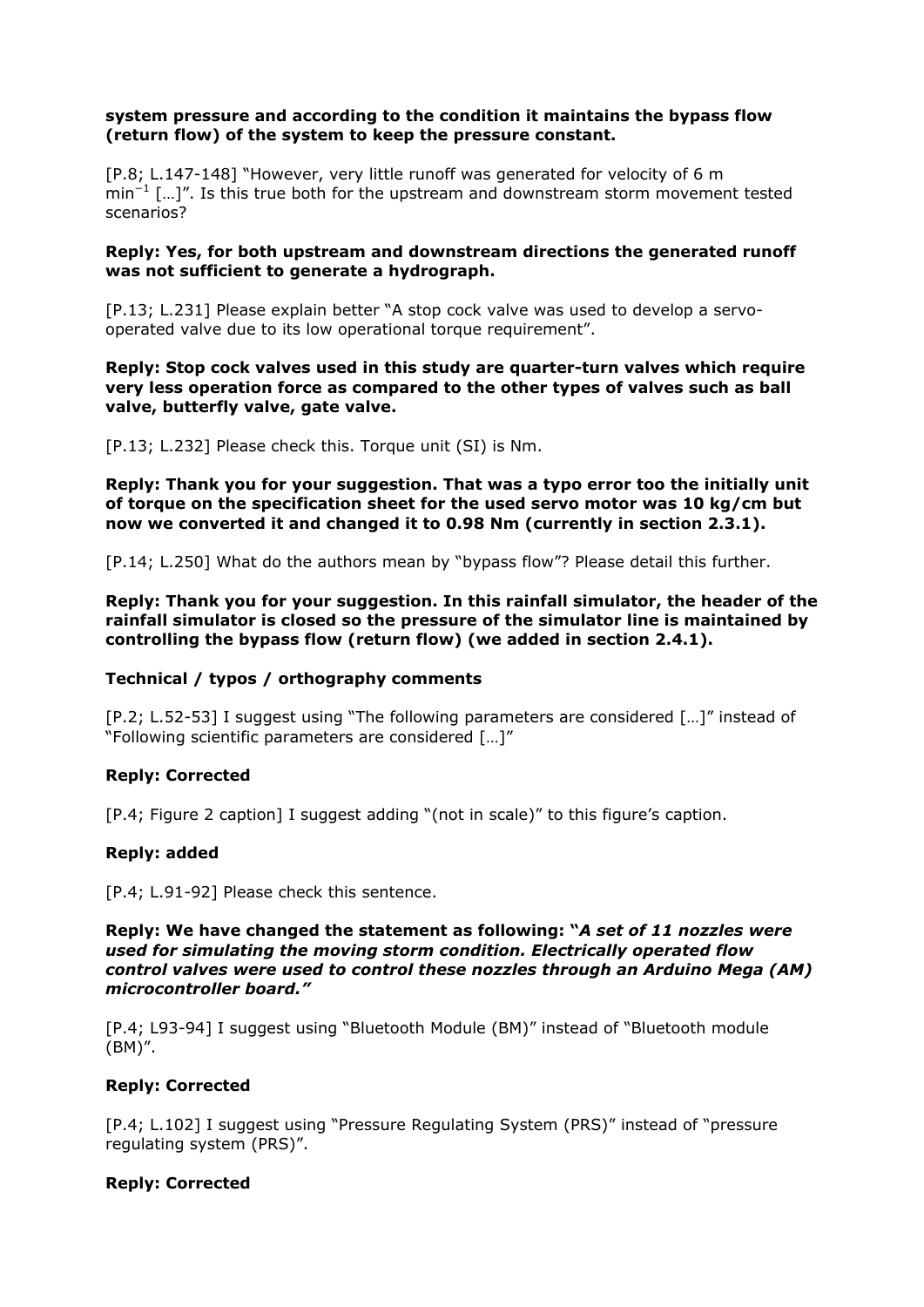[P.4; L.102-103] I suggest using "Proportional-integral-derivative controller (PID controller)" for ease of understanding.

# **Reply: Corrected**

[P.5; Table 1] Why are the nozzles not listed on this table?

## **Reply: Thank you for your suggestion. We have added that to the table.**

[P.6; Figure 4 + caption] I suggest using "soil flume" instead of "study area".

## **Reply: Corrected**

[P.6; L.112] Appendix C is missing on the paper. However, L.226 (P.13) shows a link for the software code. Is this the code supposed to be presented in appendix C?

**Reply: Thank you for pointing that out. Yes, we have already added the link of the code used in this study but due to the typo error we missed to put it as the Appendix C. That correction has been made in the manuscript.**

[P.9; L.158-159] There is an error in the citation… it should be "de Lima and Singh (2003)".

#### **Reply: Thank you for your suggestion. We will change that to the manuscript.**

[P.10; L.169] Please use "6 m" instead of "6m".

## **Reply: Corrected**

[P.10; L.177] Is it 82.00 % ? (All other values show two decimal places).

# **Reply: Corrected**

[P.10; L.178] Please use "3 m" instead of "3m".

# **Reply: Corrected**

[P.11; L.187] I suggest using "[…] could never contribute to generating runoff […]" instead of "[…] could never generate runoff […]".

# **Reply: Corrected**

[P.11; Table 3] I suggest using  $\times 10^{-3}$  in the table's last column.

# **Reply: Incorporated the suggestion**

[P.13; L.209] I suggest using "[…] and three different moving storm velocities" instead of "[…] and three different velocities".

# **Reply: Corrected**

[P.13; L.214] I suggest using "[…] and three different moving storm velocities" instead of "[…] and three different velocities".

#### **Reply: Corrected**